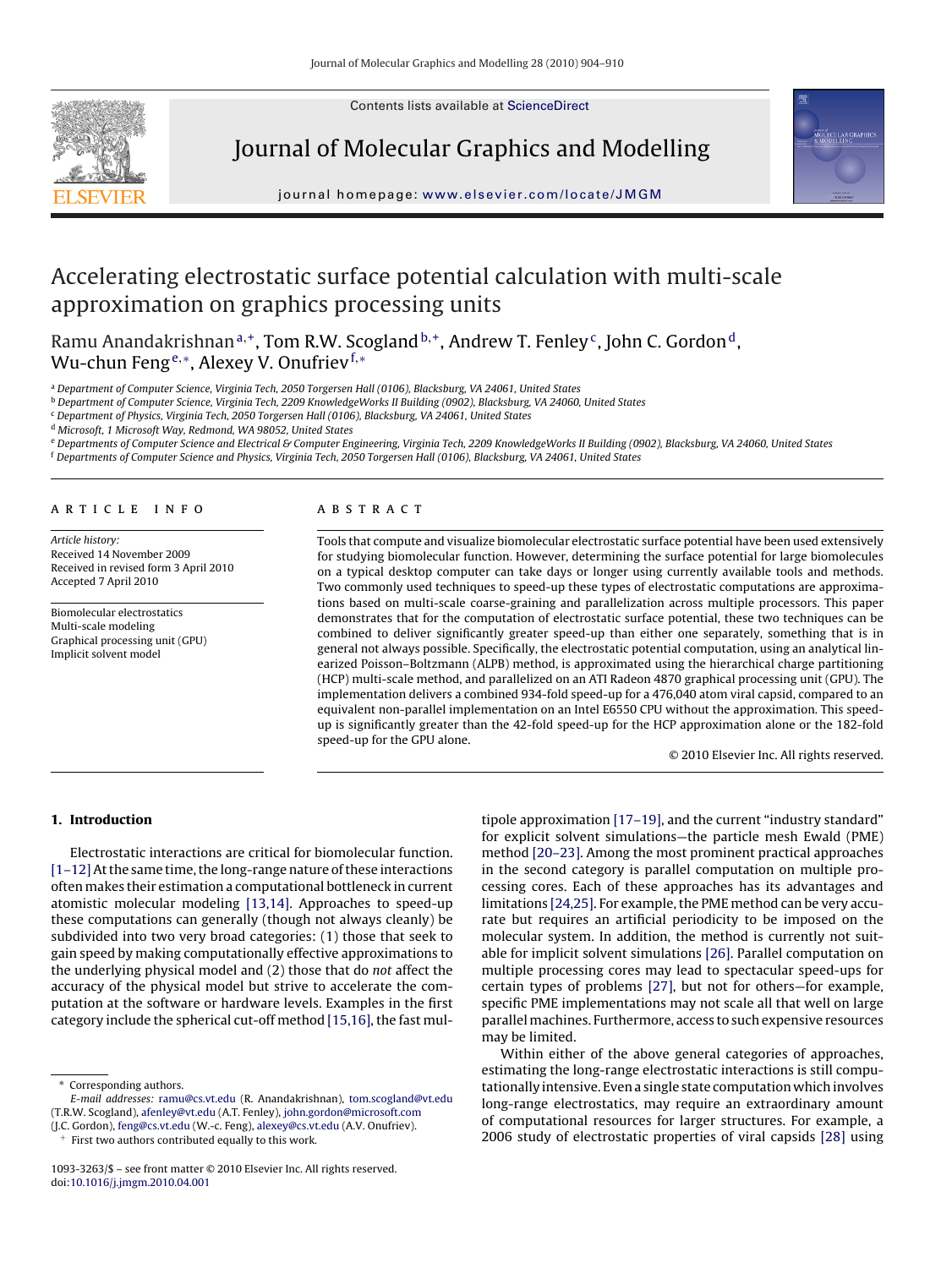<span id="page-1-0"></span>the adaptive Poisson–Boltzmann solver [\[29\], r](#page-5-0)equired 1000 processors on the Blue Horizon and Data Star supercomputers for each run.

Computational requirements for modern molecular dynamics, which may require millions of such single state estimates, are even more demanding. [\[30–34\].](#page-5-0)

In the past, in addition to algorithmic advances, scientists could also rely on Moore's Law [\[35\]](#page-6-0) to continually accelerate these computations.1 The rapid hardware advances from Moore's Law gave software a "free ride" to better performance, but this free ride is now over. With clock speeds stalling out and computational horsepower instead increasing due to the rapid doubling of the number of cores per processor, serial computing is now moribund in many areas of natural science, and the vision for parallel computing, which started over 40 years ago, is a revolution that is now upon us.

The traditional approach to parallel computing has made use of large-scale supercomputers, oftentimes referred to as big iron. However, such supercomputers present significant challenges with respect to ease of access and use, and cost, e.g., the fastest supercomputer in the world in 2009 cost \$133M to build [\[36\]. I](#page-6-0)n contrast, the growing proliferation of many-core processors, like the graphics processing unit (GPU) on a video card, promises to deliver supercomputing horsepower to the desktop while simultaneously enhancing ease of access as well as dramatically reducing cost. With the peak floating-point performance of a GPU now at a teraflop  $(10^{12}$  floating-point operations per second), the GPU delivers supercomputing in a small and economical package. For example, a high-end server with the latest GPU card costs a mere \$1,500, resulting in an astounding performance-price ratio of 667 megaflops per dollar and performance–space ratio of 500 teraflops per square foot. In contrast, the world's fastest supercomputer, Roadrunner, has a peak of 1457 teraflops at a cost of \$133M for a mere performance-price ratio of 11 megaflops per dollar and performance–space ratio of 243 teraflops per square foot. However, the current programming model for GPUs is only amenable to highly data-parallel applications; efficient GPU mappings for less data-parallel applications are extraordinarily difficult to realize [\[37\]. U](#page-6-0)nlike supercomputer clusters consisting of general-purpose processors and direct support for interprocessor communication, the GPU has limited interprocessor communication capabilities and limited data cache. Therefore the GPU is most effective when performing stream processing, i.e., performing a similar set of computations against a large set of data. This paper discusses the techniques used to address limitations of the GPU while taking advantage of its multiprocessing capabilities in the context of electrostatic computations.

A number of different biomolecular modeling applications have recently been implemented on GPUs [\[38–40\], i](#page-6-0)ncluding the computation of long-range electrostatic potential in the context of molecular dynamics [\[41–44\]. O](#page-6-0)ur implementation focuses on the computation of electrostatic surface potential, using a realistic solvation model, in order to demonstrate that multi-scale approximation schemes, such as the hierarchical charge partitioning (HCP) algorithm [\[25\], c](#page-5-0)an be combined with the GPU to achieve significantly greater speed-up than the HCP approximation or the GPU alone. Specifically, we algorithmically map and transform electrostatic potential calculation [\[45\]](#page-6-0) along with the HCP approximation onto the GPU.

The remainder of this paper is organized as follows. In the next section, we briefly describe the specific application considered here



**Fig. 1.** Definition of the geometric parameters that enter Eq. [\(1\)](#page-2-0) used to compute the electrostatic potential  $\phi_i$  due to a single charge located inside an arbitrary biomolecule (in the absence of mobile ions). Here  $\mathbf{d}_i$  is the distance from the source charge  $q_i$  to the point of observation where  $\phi_i$  needs to be computed. The molecular surface (solid line) separates the low dielectric interior ( $\epsilon_{\text{in}}$  blue region) from the high dielectric solvent space,  $\epsilon_{\text{out}}$ . We project the molecular surface defined by pre-computed vertex points a small distance, **p**, outwards into the solvent space along the surface normals. The projected surface is shown as the dashed line. The so-called effective electrostatic size of the molecule, **A**, characterizes its global shape and is computed analytically [\[46\]. T](#page-6-0)he distance from the point of observation to the "center" is then defined as  $r = A + p$ . (For interpretation of the references to color in this figure legend, the reader is referred to the web version of the article.).

(i.e., computation of molecular surface potential), the HCP, and the GPU implementation. Then we examine the speed and accuracy of this implementation for a set of representative biomolecular structures. In conclusion, we summarize our findings and discuss the future potential for the approach presented here.

## **2. Methods**

This section describes the specific methods used to compute long-range interactions and an implementation of the entire computational process on the GPU. Specifically, we investigate the extent to which the speed-up resulting from approximating the electrostatic potential via a multi-scale approach (HCP, described below) can be combined with the speed-up resulting from mapping and transforming the electrostatic potential calculation described below, onto the GPU.

The implementation of GEM with one level of HCP for the CPU, with full graphics functionality, can be downloaded from [http://people.cs.vt.edu/](http://people.cs.vt.edu/~onufriev/software)∼onufriev/software. The platform-specific computational core for running GEM with one level of HCP on the GPU, as described below, is available from the authors upon request.

#### 2.1. Computation of biomolecular electrostatic potential

All of the electrostatic calculations presented in this paper were done using the analytic, linearized Poisson–Boltzmann (ALPB) model [\[45–47\]](#page-6-0) as implemented in the GEM package. The functional form of the ALPB electrostatic potential  $\phi_i$  varies depending on the region of space where the potential is computed; two of the regions – the interior of the molecule and the solvent space – are depicted in Fig. 1 as the two dielectrics. The specific functional forms of  $\phi_i$ for all the regions are given in Gordon et al. [\[45\].](#page-6-0) Eq. [\(1\)](#page-2-0) is the simplest solution for the calculation of physically admissible  $\phi_i$  anywhere in the solvent, including the molecular surface, see Fig. 1. The constant  $\alpha = 0.580127$ , in Eq. [\(1\)](#page-2-0) minimizes the error in the solvation energy of a random charge distribution inside a sphere [\[48\]. A](#page-6-0)dding the effects of salt in the Debye-Hückel (linear) limit is outlined in Gordon et al. [\[45\]. T](#page-6-0)he potential at any single point in

 $<sup>1</sup>$  Moore's Law states that the number of transistors that can be inexpensively</sup> placed on an integrated circuit doubles every 24 months. This doubling in transistors typically translated into a corresponding performance improvement.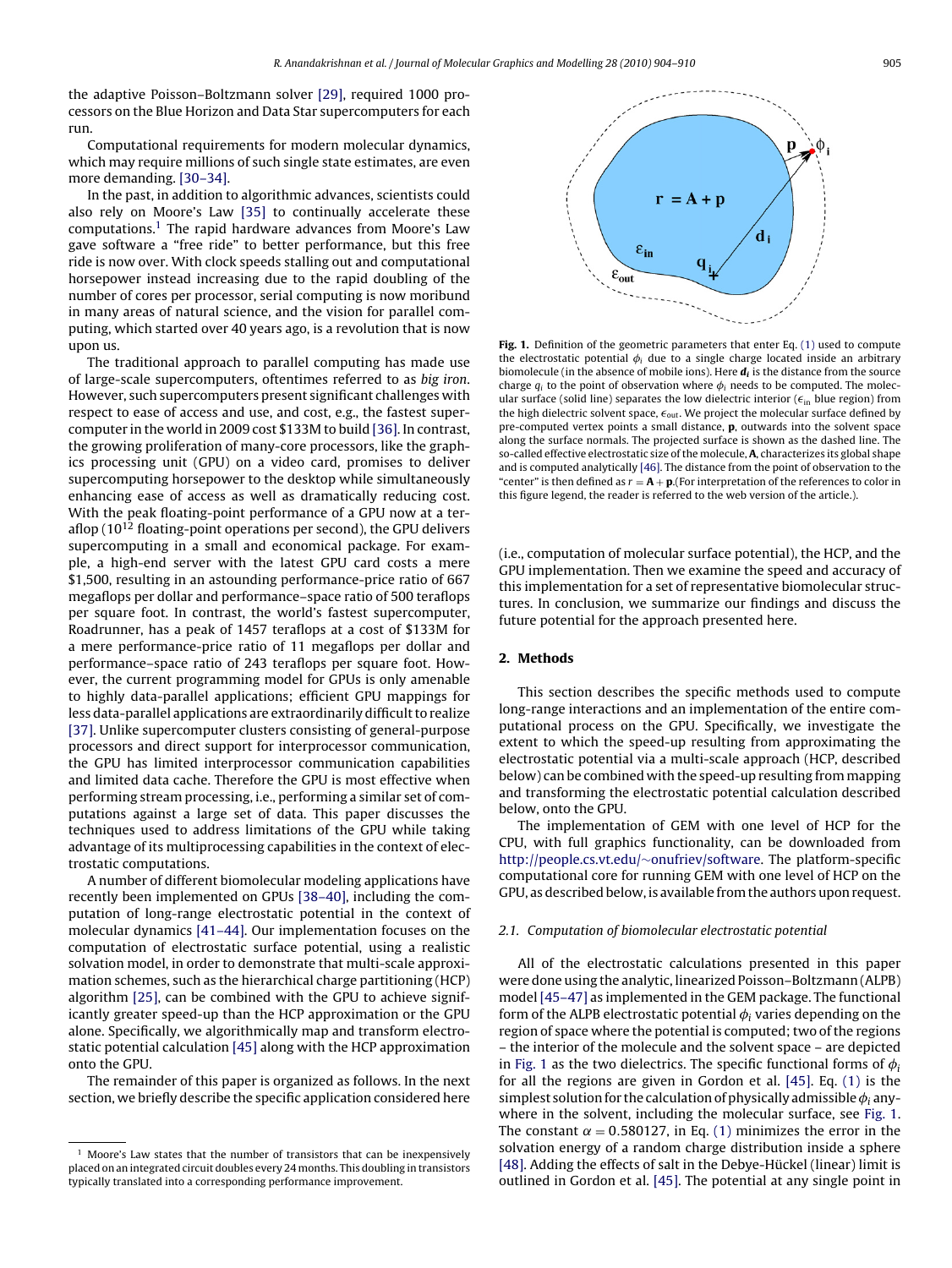<span id="page-2-0"></span>

**Fig. 2.** Illustration of the hierarchical charge partitioning (HCP) approximation. In this illustration a biomolecular structure is partitioned into its constituent groups, each of which consists of multiple atoms. The charge distribution of each group is approximated by a single charge. The threshold distance determines when to use the approximate charge distribution in electrostatic computations, instead of individual atomic charges.

space, for example a vertex point on the molecular surface, is computed as a sum of contributions from individual atomic charges in the solute. Such a calculation can be done without the need to also compute the potential at any other  $point(s)$  – a computational freedom that the numerical Poisson–Boltzmann solvers are missing. An extensive analysis of the accuracy of the ALPB model in computing biomolecular electrostatic potential is presented elsewhere [\[45\].](#page-6-0)

$$
\phi_i^{\text{solvent}} = \frac{q_i}{\epsilon_{\text{out}}} \frac{1}{(1 + \alpha(\epsilon_{\text{in}}/\epsilon_{\text{out}}))} \left[ \frac{(1 + \alpha)}{d_i} - \frac{\alpha(1 - (\epsilon_{\text{in}}/\epsilon_{\text{out}}))}{r} \right] \tag{1}
$$

To assess the speed-up resulting from the combination of the HCP and the GPU, we selected the GEM software package [\[45\]. G](#page-6-0)EM is an open-source implementation of the ALPB model. GEM was selected as a platform for experimentation, in this case, due to the facile nature of the algorithm and the flexibility of the platform for innovation and modification to rapidly generate prototypes.

## 2.2. The hierarchical charge partitioning (HCP) approximation

The hierarchical charge partitioning (HCP) approximation [\[25\]](#page-5-0) exploits the natural partitioning of biomolecules into constituent structural components in order to speed-up the computation of electrostatic interactions with limited and controllable impact on accuracy. Biomolecules can be systematically partitioned into multiple molecular complexes, which consist of multiple polymer chains or subunits, which in turn are made up of multiple amino acid or nucleotide groups. These components form a hierarchical set with, for example, complexes consisting of multiple subunits, subunits consisting of multiple groups, and groups consisting of multiple atoms. Atoms represent the lowest level in the hierarchy while the highest level depends on the problem. Briefly, HCP works as follows. As illustrated in Fig. 2, the charge distribution of components, other than at the atomic level, is approximated by a small set of point charges. The electrostatic effect of distant components is calculated using the smaller set of point charges, while the full set of atomic charges is used for computing electrostatic interactions within nearby components. The distribution of charges for each component used in the computation varies depending on distance from the point in question: the farther away the component,

the fewer charges are used to represent the component. The actual speed-up from using HCP depends on the specific hierarchical organization of the biomolecular structure under consideration. Under conditions consistent with the hierarchical organization of realistic biomolecular structures, the HCP algorithm scales as  $O(N \log N)$ , where N is the number of atoms in the structure. For large structures, the HCP can be several orders of magnitude faster than the exact  $O(N^2)$  all-atom computation. A detailed description of the HCP algorithm can be found in Anandakrishnan and Onufriev [\[25\].](#page-5-0) For the purpose of the analysis presented in this work, we use the 1-charge approximation, where the charge distribution of components is approximated by a single charge. Increasing the number of charges used in the approximation would increase accuracy and computational cost. The HCP can also use multiple hierarchical levels of partitioning of biomolecular structures, as described above. However, in the current work we use the first level of partitioning for the HCP algorithms. Increasing the number of levels used by the HCP algorithm reduces the computational cost further.

#### 2.3. Mapping GEM and HCP onto the GPU

The initial exploration of mapping GEM and HCP to the GPU was conducted using the ATI Stream Software Development Kit (SDK) from AMD. The SDK provides a high-level programming language called ATI Brook+ [\[49\]](#page-6-0) to ease the development of applications for the GPU, and it includes a compiler and run-time layer that handles the low-level details necessary to run computations on the GPU.

Brook+ is based on the Brook stream computing language from Stanford [\[50\], w](#page-6-0)hich in turn is an extension of standard ANSI C. Brook+ is specifically optimized to compile and run on ATI streamcapable GPUs through the AMD/ATI Compute Abstraction Layer (CAL). Whereas CAL presents a low-level programming interface, Brook+ provides a high-level programming interface, thus easing the development of GPU applications.

The calculation of electrostatic potential via the analytical formula implemented in GEM, mentioned above, can be decomposed as a data-parallel computation across all points on the surface, or vertices, at which the electrostatic potential is calculated. In addition, the potential at each vertex can be computed as a reduction (or more specifically, a sum) of a set of independent calculations on each atom, thus allowing for multiple dimensions of parallelism.

The basic mapping of GEM to the GPU treated the calculation of potential at each vertex as an individual unit of execution, and thus, computed one vertex per GPU thread. In the initial version, the electrostatic surface potential at all the vertices was computed with a single kernel launch, which is equivalent to an offloaded function call to the GPU device.

We found that while this approach worked, it did not scale. That is, as the number of threads increased beyond a certain point (in this case, beyond 25,000–30,000 threads), so did the overhead of scheduling them, which in turn, degraded performance. Specifically, our tests showed that less than 25,000 was a reasonable number for the ATI Radeon 4870 card; anything more than 30,000 was materially slower despite the reduced number of kernel launches. In light of this, subsequent versions only ran at most 25,000 threads per kernel launch.

While the above mapping was effective, it still retained many features of the original code that do not translate favorably into GPU performance. Below we describe additional modifications to improve the execution of GEM on the GPU.

### 2.3.1. Data structures

While Brook+ version 1.4 supports structures, it does not support referencing structure members in an array of structures. As a result, all the arrays of structures in GEM had to be flattened into arrays of primitives in order to get the GEM code to even run on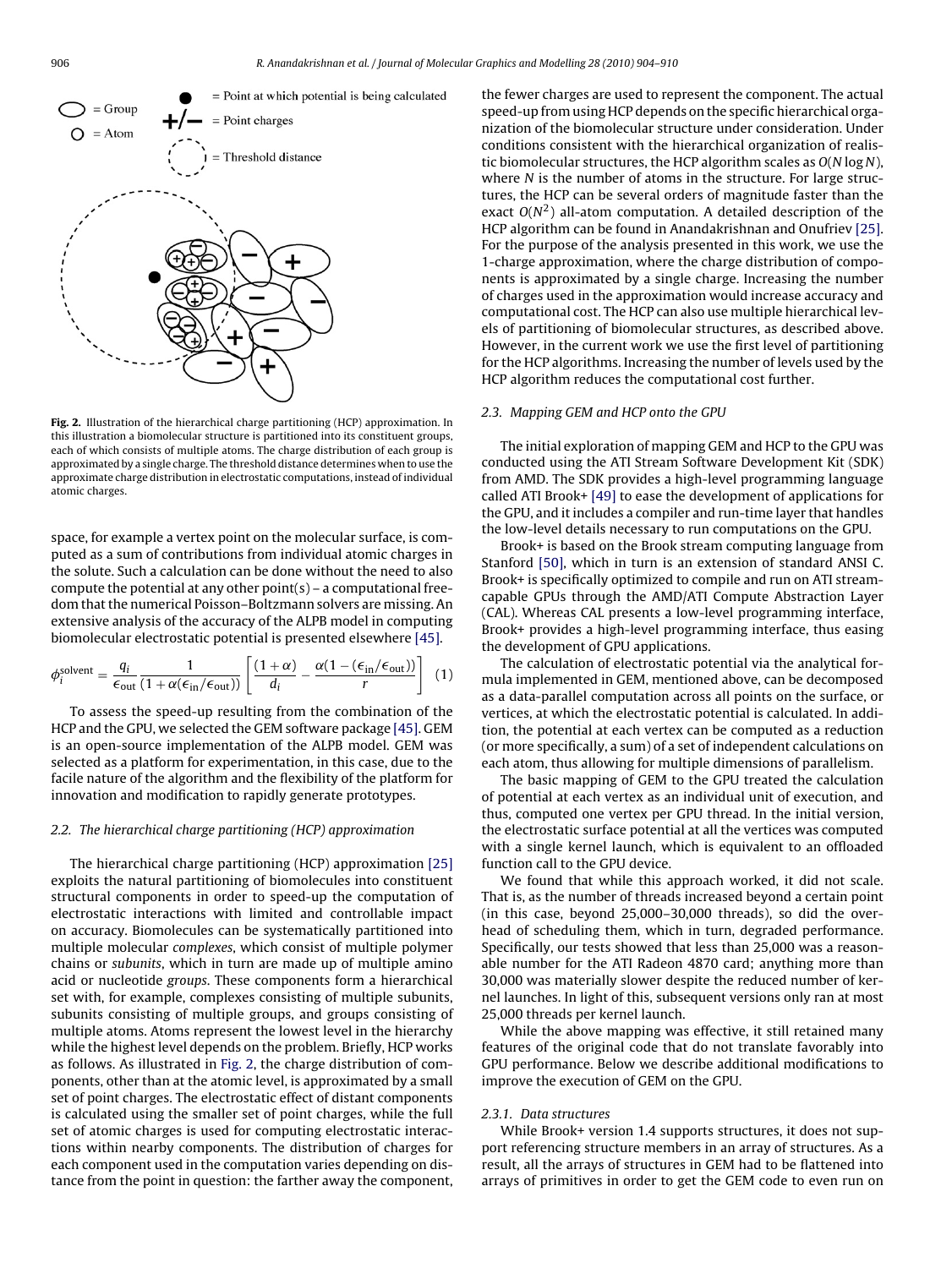the GPU. As much as this change was necessary to enable GEM to run on the GPU, the change also made sense to do from a performance standpoint as it aligns the data structures to allow for coalesced memory accesses. We intend to investigate this further when the support for structures in Brook+ improves sufficiently for us to implement the code with the original structure of the data intact.

### 2.3.2. Conditional performance

Conditional statements, particularly conditionals that cause divergence (or divergent branches), are a common cause of performance degradation in GPU programs, as has been documented in previous work, including the AMD Stream User Guide [\[51\]. N](#page-6-0)ondivergent branching, on the other hand, is generally not mentioned in connection with performance issues. However, they too can incur a high cost; in the case of GEM, 30% performance degradation on the GPU and 15% on the CPU. Thus, minimizing conditionals in high traffic areas of code is long-standing conventional wisdom, which is often forgotten when working with modern CPUs. (Programmers sometimes rely on the branch prediction or speculative execution capabilities of CPUs to deal with potentially excessive use of conditionals.) For GPUs, the impact of branching is more severe since GPUs lack branch prediction and speculative execution, and other technologies that reduce the cost of branching, as on modern CPUs.

In GEM's original computational core, most conditionals were used to keep the code maintainable, e.g., selecting between code paths even though they were predetermined by the parameters to the program. Specifically, there are two input parameters: (1) the region in which the potential is computed and (2) the type of potential to be computed, which determine the execution path through five conditionals. For example, two of the conditionals select the region being computed, such as the interior of the molecule or the solvent space shown in [Fig. 1.](#page-1-0)

To remove these conditionals, we created several different versions of the GEM function and Brook+ kernel, 15 total, each of which now contains only the conditionals that must be evaluated on every input item individually, cutting the total number of branches in most kernels to zero and at the most three.

The specific kernel to execute is now selected by a set of conditionals outside the function/kernel being run and the conditionals are only invoked once. A total of 2–5 conditionals are in stark contrast to what was originally required. The initial version required #atoms <sup>×</sup> #*v*ertices <sup>×</sup> #conditionals conditional statements, or for the viral capsid,  $476,040 \times 593,615 \times 5 = 1,412,922,423,000$ conditionals! Thus, we reduced almost one and a half trillion conditionals down to five.

Hereafter, we refer to the version of the code with conditionals moved outside the kernel as the split version of the code. The unsplit version uses conditionals in the computational loop so as to avoid code replication. While this may be good practice in terms of readability and maintainability of the code, it adversely impacts performance. Compiler techniques or source-to-source translation could be used to make this solution more maintainable, but such techniques are outside the scope of this paper. All CPU and GPU versions used in the results section have the conditionals moved outside the main computational loop, as described above.

#### 2.3.3. Hierarchical charge partitioning

To further accelerate the computation and to test the performance of GPU-based computation with a multi-scale algorithm, we incorporated the HCP method described in the previous section. The incorporation of the HCP into the GPU-based computation introduced several new issues that had to be addressed. First, the multi-scale charge partitioning introduced additional branching when the HCP threshold distance was less than the diameter of the molecule. As a consequence, some amount of divergent branching could not be avoided in order to efficiently implementing HCP on the GPU. It also added several fields of data, and thus arguments, that did not exist in the non-HCP versions. Due to a limitation in the number of bytes passable as arguments (i.e., 1024 bytes) using the current version of Brook+ (i.e., 1.4), we moved the calculation of many of the arguments from the CPU to the GPU in order to save space in the argument list.

#### **3. Results and discussion**

Wall times from four different implementations of GEM, i.e., the computation of electrostatic surface potential, were collected: (1) GEM without HCP, running on a single CPU; (2) GEM with HCP, running on a single CPU; (3) GEM without HCP but running on the GPU, and (4) GEM with HCP but running on the GPU. Times were measured using time-checking calls within the main function in each implementation, which remained unchanged between versions. Only the computational kernel was measured, excluding the file I/O necessary to read and write the data files.

#### 3.1. Experimental set-up

All results were measured on a system with an Intel Core 2 Duo E6550 processor, which contains two computing cores, 2 GB of DDR2-800 memory, and an ATI Radeon HD 4870 GPU on a PCI-E x16 interface running 32-bit Ubuntu Linux version 8.10. The GPU experiments were run with a single CPU process along with a kernel offloaded to the HD 4870. The CPU experiments were run in a single process on one core of the E6550 processor. All times reported in this section are averages of five runs. The execution times for the runs proved to be quite consistent, with variances in execution time at less than 1%. Our base CPU version of GEM represents the performance attainable by an experienced programmer in C, short of inserting inline assembly code. SSE acceleration is applied via compiler optimizations in GCC 4.24, and using arrays of primitives, as discussed earlier. Both of these CPU optimizations keep the baseline as similar to the GPU implementation as possible. The GCC compiler-applied SSE optimizations improved performance by approximately two-fold. All computations were performed with single-precision floating-point arithmetic, both on the CPU and GPU. A representative set of six atom-level molecular structures was used for testing. The structures were selected to span a large range of sizes. The six structures, their protein databank (PDB) IDs [\[52\], a](#page-6-0)nd sizes are as follows:

- (1) H helix of myoglobin, 1MBO, 382 atoms
- (2) chain A of calcium binding protein S100B, 1UWO, 1,441 atoms,
- (3) chain A of cytochrome CD1 nitrite reductase, 1QKS, 8,542 atoms,
- (4) nucleosome core particle, 1KX5, 25,086 atoms,
- (5) chaperonin GroEL, 2EU1, 109,802 atoms, and
- (6) tobacco ringspot virus capsid, 1A6C, 476,040 atoms.

The atomic coordinates for these structures were obtained from the protein databank and atomic charges assigned using the H++ system ([http://www.cs.vt.edu/biophysics/H++\)](http://www.cs.vt.edu/biophysics/H++) [\[53\],](#page-6-0) which uses the standard continuum solvent methodology [54] to compute protonation states of ionizable groups. The surface vertex points at which electrostatic potential is calculated for these structures were obtained using the program MSMS [\[55\].](#page-6-0) MSMS was run with a probe radius of 1.5 Å and a triangulation density of 3.0 vertices per  $\mathring{A}^2$  for all structures except the virus capsid, for which, due to limitations of the MSMS software a probe radius of 3.0 Å and a triangulation density of 1.0 vertices per  $\mathring{A}^2$  is used.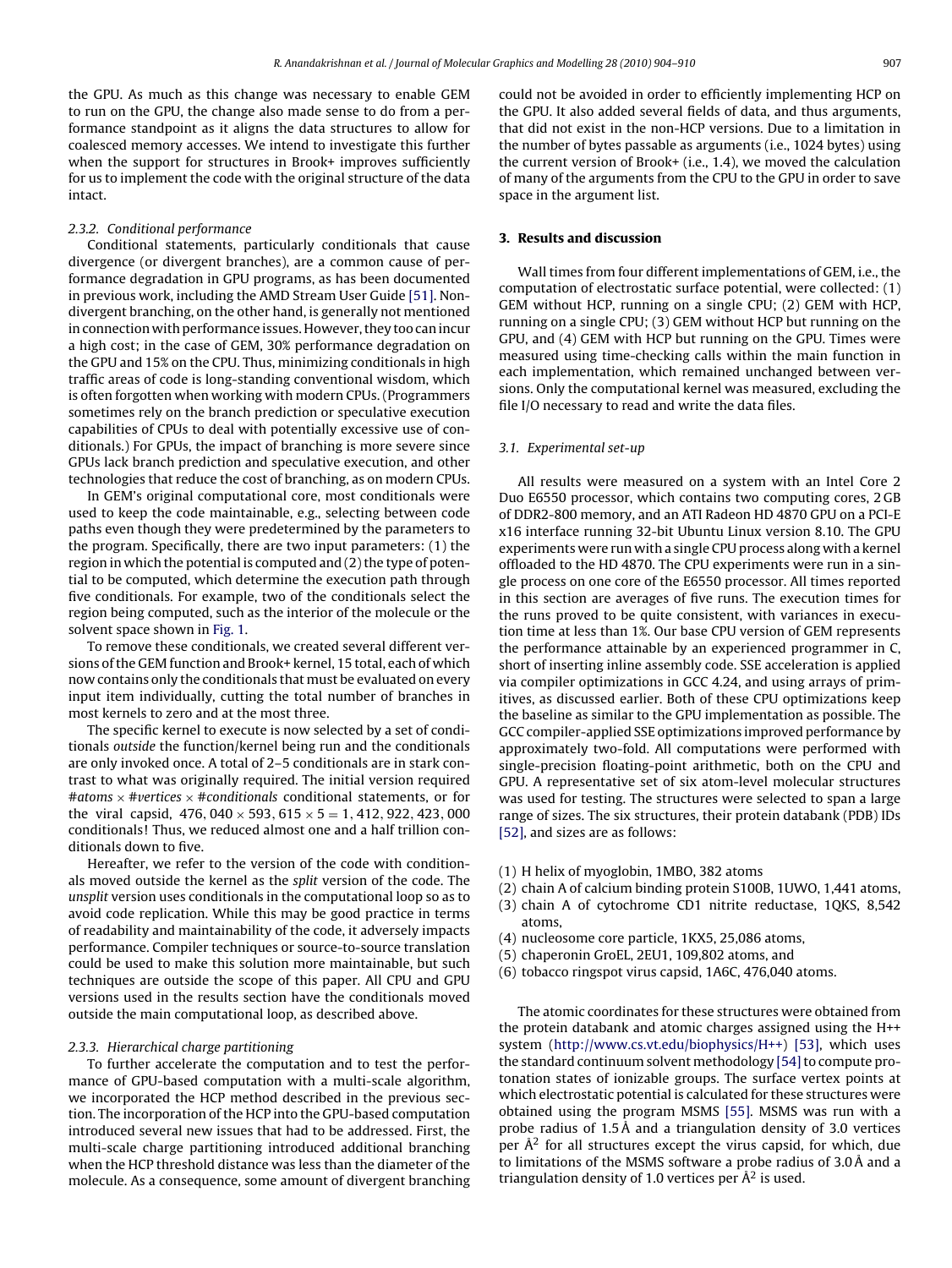#### **Table 1**

Times, speed-ups, root mean square (RMS) error and relative RMS error of the surface potential calculations performed on the virus capsid structure, averaged over five runs of each version. Speed-up and error are calculated relative to the CPU version. Relative RMS error is calculated as RMS error divided by average absolute potential.

| Version      | Average time (s) | Speed-up over CPU | RMS error ( $kcal/mol/ e $ ) | Relative RMS error |
|--------------|------------------|-------------------|------------------------------|--------------------|
| CPU          | 80690.2          | 1.00              |                              |                    |
| CPU with HCP | 1442.2           | 41.68             | 0.1680                       | 0.0153             |
| <b>GPU</b>   | 219.2            | 182.80            | 0.0001                       | 0.00001            |
| GPU with HCP | 35.0             | 933.59            | 0.1680                       | 0.0153             |



**Fig. 3.** Acceleration of the electrostatic potential computations resulting from various HCP/GPU combinations considered in this work. The red line with triangle data points shows the speed-up of the potential computation resulting from the use of the multi-scale approximation HCP alone. The dark blue line with circle data points corresponds to the same potential computed on the GPU alone, and the light blue line with square data points represents the combined speed-up of both the HCP and the GPU. The shaded region visually emphasizes the range of structure sizes where the combined speed-up is greater than either the HCP or GPU speed-up by itself. All speed-ups are measured relative to the CPU serial version.

#### 3.2. Experimental results

We have three main versions of the code which merit comparison, see Fig. 3. Each version is compared with the reference non-HCP serial CPU version of the code. The use of the HCP approximation alone, the red line with triangle data points, speeds up the calculation from about  $2 \times$  on the smallest structures to roughly  $42\times$  on the viral capsid, relative to the reference. The dark blue line with circle data points represents the Brook+ GPU version with all optimizations except the HCP applied, and is found to yield substantially higher speed-up than the HCP alone2, especially for larger structures. The light blue line with square data points corresponds to the use of GPU in combination with the HCP (GPU-HCP). For small structures, the stand alone GPU version performs better than the GPU-HCP version. However, beyond structures of the order of  $10<sup>4</sup>$ atoms, the GPU-HCP version is the clear winner in performance gains. For example, for the largest structure with 476,040 atoms, the speed-up using the GPU only, without HCP, is  $182\times$ , the speedup without the GPU, using HCP only, is  $42 \times$ , and the speed-up using both the GPU and HCP is  $934 \times$  as can be seen in Table 1.

In the same table we present the RMS error as a measure of accuracy for each implementation. It is worth noting that the error introduced by switching from running single precision on the CPU to single precision on the GPU is almost immeasurably small. Since most computers are multi-core these days, including the test machine, it is also worth noting that the algorithm scales well across

multiple cores, but since the potential combination of GPU acceleration and HCP is the goal of this paper we chose not to include direct results for multi-core CPUs. It is safe to say however that the speed-up is near but not exceeding direct speed-up,  $1 \times$  per core, or roughly  $2\times$  on the test machine, and scaling to as many cores as there may be in a system.

The combined speed-up using both the GPU and HCP is not fully multiplicative due to the following two additional branches in the HCP algorithm. One, for the 1-charge 1-level HCP approximation implemented here, if the distance to a component is beyond a specified threshold distance the HCP algorithm treats the component as a single point-charge, otherwise all atoms within the component are used in the computation. Two, if the net charge of a component is zero, no further computations are performed for that component. However, on the GPU, all threads must execute the same instruction in each cycle. Therefore, even if a component in a given thread is beyond the threshold distance or has a zero net charge, and can complete its computations much faster, the thread can not proceed until other threads have completed.

The accuracy of the computations was also evaluated. For the single-point computation considered here the error introduced by the single precision GPU is much smaller than the error due to the HCP approximation alone [\[25\].](#page-5-0)

For example, for the nucleosome the RMS error due to the use of single precision compared to double precision (both on the CPU version) was 0.002916 kcal/mol/|e<sup>|</sup> and and the error introduced by the GPU compared to the single precision CPU version was 0.000119 kcal/mol/|e|, whereas the error due to the HCP approximation alone was 0.277960 kcal/mol/|e|.

However, this small error could accumulate and grow in applications involving large numbers of cumulative computations, such as molecular dynamics simulations. Further analysis would be required to determine the affect of GPU and HCP errors on such applications.

## **4. Conclusions**

Electrostatic potential can be an important indicator of biomolecular function and activity, thus the ability to compute and visualize potential can be a valuable tool for studying biomolecules. However, for large structures, the estimation of the surface potential can be computationally demanding, making such computations inaccessible to desktop PCs and even to large clusters. One can reduce these computational costs by using coarse-grain (multi-scale) approximations or by parallelization across multiple processors, however it is not in general obvious that the two techniques can be successfully combined. We demonstrate here that for the computation of electrostatic surface potential combining a multi-scale approximation with parallelization on the GPU can deliver significantly greater speed-up than either approach separately. The electrostatic surface potential is computed using the analytical linearized Poisson–Boltzmann (ALPB) model, which use a set of simple formulae within the implicit solvent framework, to compute potential. The hierarchical charge partitioning (HCP) method is used to speed-up the calculation by using a multi-scale

<sup>&</sup>lt;sup>2</sup> In this work, we consider only the lowest level-1 HCP. Higher levels of "multiscale" are achievable within the HCP, see Anandakrishnan and Onufriev [\[25\]](#page-5-0) for details.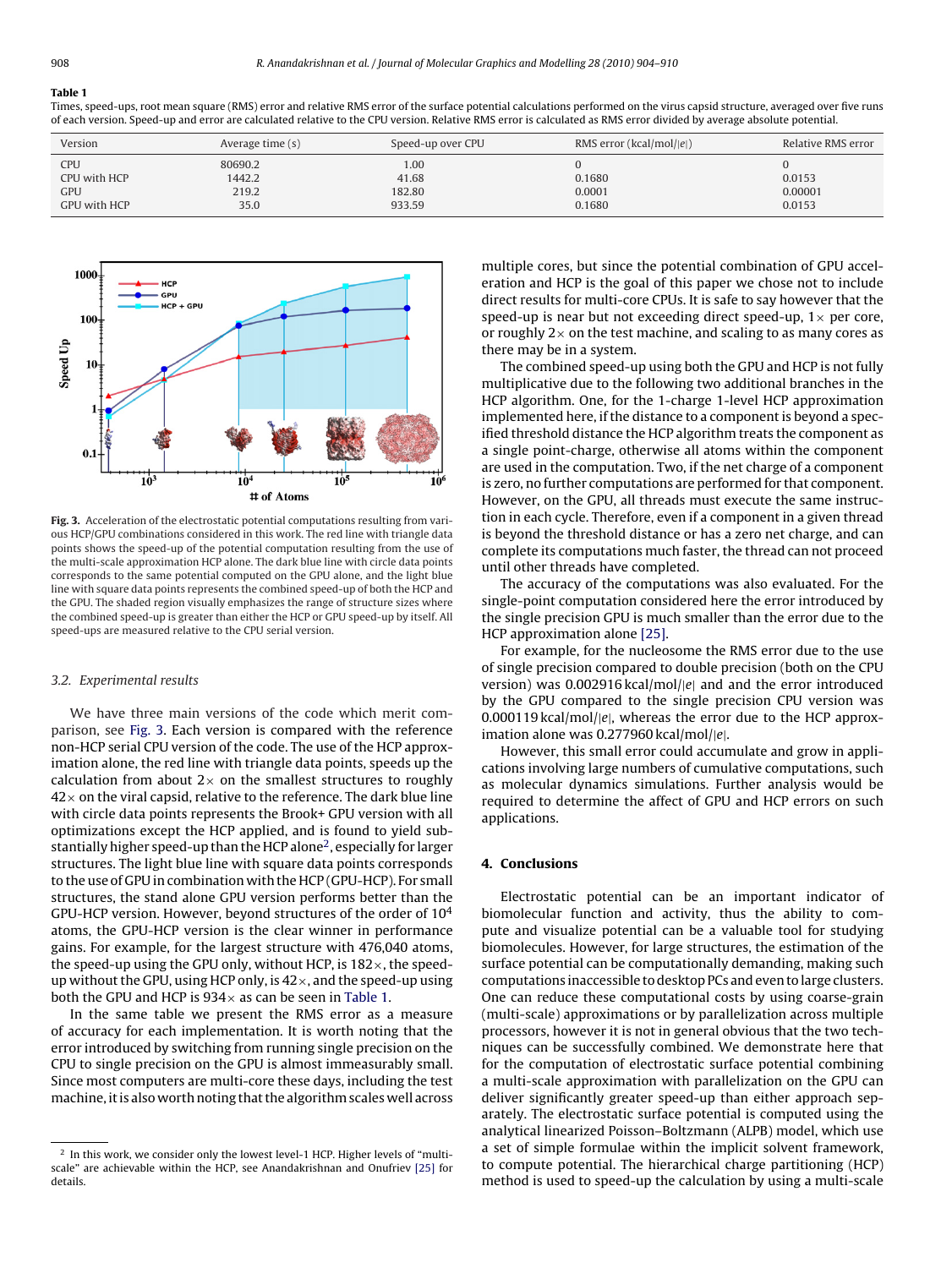<span id="page-5-0"></span>approximation for the potential, and further speed-up is achieved by executing the computation on an ATI Radeon 4870 GPU. We find that the errors introduced by the use of single precision GPU implementation are negligible for the purpose of computing single-point biomolecular potential.

We also show that, for large biomolecular structures, combining the power of the GPU with the HCP approximation can achieve a combined speed-up of up to  $934\times$  over the reference computation based on a single processor without the use of the HCP. This combined speed-up is larger than the individual speed-ups for structures larger than about 10,000 atoms. For the largest structure tested (half a million atoms) the combined speedup of  $934\times$  is many times larger than what was achieved by the GPU (182 $\times$ ) or HCP (42 $\times$ ) alone. However, for structures smaller than about 10,000 atoms the combined performance is less than that of the GPU-based computation alone because of unequal processing times across multiple threads such that the speed-up is constrained by the slowest thread. One particular challenge to achieving this speed-up was the presence of divergent branching due to the multi-scale threshold in HCP, which severely limited the performance gain. This optimization helped improve speed-up for large structures  $(> 10,000$  atoms) but the associated overhead reduced performance for smaller structures.

Although this implementation produced impressive speed-ups, we do not believe it represents the full potential of the HCP-GPU approach. For example, only one level of HCP approximation was implemented here. We speculate that implementing additional levels of HCP, despite the additional branching involved, can conservatively result in an additional order of magnitude speed-up. The computation of electrostatic potential as implemented here, involves three steps — computing HCP group charges, determining charges to use in potential computation and the actual potential computation. Only the last of these three steps is executed on the GPU. Additional speed-up may be possible by also executing the first two steps on the GPU. These additional performance improvements will be explored in a future study.

The combined HCP–GPU implementation presented here raises the possibility of making various biomolecular modeling applications accessible to researchers using desktop computers, and in "real time". Examples of applications that can benefit immediately from the methods presented in this work include calculations of surface potential around large structures. Exploration of the changes in the computed potential due to changes in the environment and/or structures, such as changes in pH or mutations, can now be computed virtually immediately, thus greatly facilitating research.

In the longer term, we hope that the main conceptual result of this work – that acceleration of the computation of long-range interactions based on multi-scale ideas can be combined with GPUbased speed-ups – will impact a broad spectrum of applications where the speed of such computations is critical. For example, virtual screening for drug discovery involves screening hundreds of thousands to millions of potential candidate ligands, using "docking" simulations, to identify likely leads for further analysis [\[56\].](#page-6-0) Both the ligand and drug target can have multiple conformations and relative orientations resulting in hundreds to thousands of combined degrees of freedom [\[57\].](#page-6-0) It may be possible to apply the HCP–GPU approach to accelerate the virtual screening process. Similarly, the all-atom molecular dynamics simulation of even small to medium sized molecular systems (< 100, 000 atoms), for biologically meaningful time scales ( $\mu$ s), requires the latest massively parallel supercomputers. It may be possible to make such simulations more accessible using the HCP–GPU approach presented here.

#### **Acknowledgments**

This work was supported in part by NIH R01 grant GM076121 and by NSF I/UCRC grant IIP-0804155 with support from AMD.

#### **References**

- [1] M. Perutz, Electrostatic effects in proteins, Science 201 (1978) 1187–1191.
- [2] J.D. Madura, M.E. Davis, M.K. Gilson, R.C. Wade, B.A. Luty, J. Andrew, McCammon, Biological applications of electrostatic calculations and Brownian dynamics, Rev. Comp. Chem. 5 (1994) 229–267.
- [3] B.H.A. Nicholls, Classical electrostatics in biology and chemistry, Science 268 (1995) 1144–1149.
- [4] M.E. Davis, J. Andrew McCammon, Electrostatics in biomolecular structure and dynamics, Chem. Rev. 90 (1990) 509–521.
- [5] N.A. Baker, J.A. McCammon, Electrostaic Interactions In Structural Bioinformatics, John Wiley & Sons, Inc, New York, 2002.
- [6] A. Warshel, J. Åqvist, Electrostatic energy and macromolecular function, Ann. Rev. Biophys. Biophys. Chem. 20 (1991) 267–298.
- [7] A.R. Fersht, J.P. Shi, J. Knill-Jones, D.M. Lowe, A.J. Wilkinson, D.M. Blow, P. Brick, P. Carter, M.M. Waye, G. Winter, Hydrogen bonding and biological specificity analysed by protein engineering, Nature 314 (1985) 235–238.
- [8] G. Szabo, G. Eisenman, S.G.A. McLaughlin, S. Krasne, Ionic probes of membrane structures, Ann. N. Y. Acad. Sci. 195 (1972) 273–290, Membrane Structure and Its Biological Applications.
- [9] F.B. Sheinerman, R. Norel, B. Honig, Electrostatic aspects of protein-protein interactions, Curr. Opin. Struct. Biol 10 (2) (2000) 153–159.
- [10] A. Onufriev, A. Smondyrev, D. Bashford, Proton affinity changes during unidirectional proton transport in the bacteriorhodopsin photocycle, J. Mol. Biol. 332 (2003) 1183–1193.
- [11] A.-S. Yang, B. Honig, Electrostatic effects on protein stability, Curr. Opin. Struct. Biol. 2 (1992) 40–45.
- [12] S. Whitten, B. Garcia-Moreno, pH dependence of stability of staphyococcal nuclease: evidence of substantial electrostatic interactions in denatured state, Biochemistry 39 (2000) 14292–14304.
- [13] P. Koehl, Electrostatics calculations: latest methodological advances, Curr. Opin. Struct. Biol. 16 (6) (2006) 142–151, March.
- [14] A. Robertson, E. Luttmann, V.S. Pande, Effects of long-range electrostatic forces on simulated protein folding kinetics, J. Comput. Chem. 29 (5) (2007) 694–700.
- [15] D.A.C. Beck, R.S. Armen, V. Daggett, Cutoff size need not strongly influence molecular dynamics results for solvated polypeptides, Biochemistry 44 (2) (2005) 609–616, January.
- [16] A.M. Ruvinsky, I.A. Vakser, Interaction cutoff effect on ruggedness of protein–protein energy landscape, Proteins: Struct., Funct. Bioinform. 70 (4) (2008) 1498–1505.
- [17] J. Carrier, L. Greengard, V. Rokhlin, A fast adaptive multipole algorithm for particle simulations, SIAM J. Sci. Stat. Comput. 9 (4) (1988) 669–686.
- [18] W. Cai, S. Deng, D. Jacobs, Extending the fast multipole method to charges inside or outside a dielectric sphere, J. Comput. Phys. 223 (May (2)) (2007) 846–864.
- [19] C.G. Lambert, T.A. Darden, J.A. Board Jr., A multipole-based algorithm for efficient calculation of forces and potentials in macroscopic periodic assemblies of particles, J. Comput. Phys. 126 (July (2)) (1996) 274–285.
- [20] T. Darden, D. York, L. Pedersen, Particle mesh Ewald: An N. log(N) method for Ewald sums in large systems, J. Chem. Phys. 98 (12) (1993) 10089–10092.
- [21] U. Essmann, L. Perera, M.L. Berkowitz, T. Darden, H. Lee, L.G. Pedersen, A smooth particle mesh Ewald method, J. Chem. Phys. 103 (19) (1995) 8577–8593.
- [22] A.Y. Toukmaji, J.A. Board, Ewald summation techniques in perspective: a survey, Comp. Phys. Commun. 95 (June (2–3)) (1996) 73–92.
- [23] D. York, W. Yang, The fast fourier Poisson method for calculating Ewald sums, J. Chem. Phys. 101 (4) (1994) 3298–3300.
- [24] T. Schlick, Molecular Modeling and Simulation, An Interdisciplinary Guide, Springer-Verlag, New York, 2002.
- [25] R. Anandakrishnan, A.V. Onufriev, An n log n approximation based on the natural organization of biomolecules for speeding up the computation of long range interactions, J. Comput. Chem. 31 (4) (2010) 691–706.
- [26] A. Onufriev, Implicit solvent models in molecular dynamics simulations, Annu. Rep. Comput. Chem. 4 (2008) 125–137.
- [27] Los Alamos National Laboratory. mpiBLAST. [http://mpiblast.lanl.gov/.](http://mpiblast.lanl.gov/)
- [28] R. Konecny, J. Trylska, F. Tama, D. Zhang, N.A. Baker, C.L. Brooks, J.A. McCammon, Electrostatic properties of cowpea chlorotic mottle virus and cucumber mosaic virus capsids, Biopolymers 82 (June (2)) (2006) 106–120.
- [29] N.A. Baker, D. Sept, S. Joseph, M.J. Holst, J.A. McCammon, Electrostatics of nanosystems: application to microtubules and the ribosome, Proc. Natl. Acad. Sci. U.S.A. 98 (August (18)) (2001) 10037–10041.
- [30] J.L. Klepeis, K. Lindorff-Larsen, R.O. Dror, D.E. Shaw, Long-timescale molecular dynamics simulations of protein structure and function, Curr. Opin. Struct. Biol. 19 (April (2)) (2009) 120–127.
- [31] J.Z. Ruscio, D. Kumar, M. Shukla, M.G. Prisant, T.M. Murali, A.V. Onufriev, Atomic level computational identification of ligand migration pathways between solvent and binding site in myoglobin, Proc. Natl. Acad. Sci. U.S.A. 105 (27) (2008) 9204–9209.
- [32] S. Kumar, C. Huang, G. Zheng, E. Bohm, A. Bhatele, J.C. Phillips, H. Yu, L.V. Kalé, Scalable molecular dynamics with NAMD on the IBM Blue Gene/L system, IBM J. Res. Dev. 52 (1/2) (2008) 177–187.